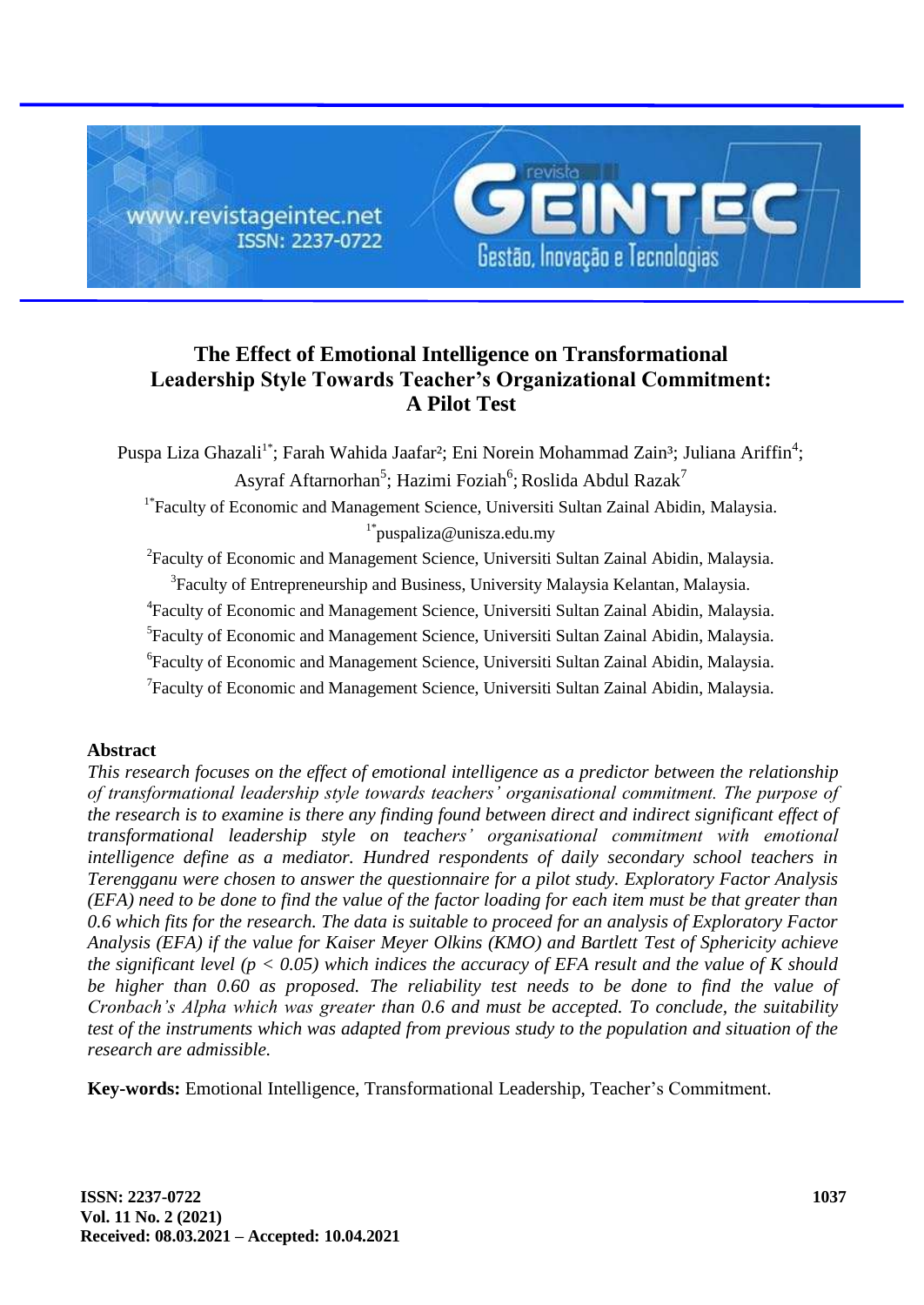#### **1. Introduction**

Schools leadership is identified as most critical factor for school to be succeed, Abu-Tineh et al. (2008). On a similar note, Fullan (1992) reiterated that, in schools reform efforts, the leaders become the main role for providing guidance and ideas to enhance students' learning and built-up teachers' professionalism. According to Geijsel, Sleegers, Leithwood and Jantzi (2003) teachers' commitment is well known as an important aspect for the success of school reform. Meanwhile, leadership is proven as a critical antecedent for an organisational commitment. Shainkir, Zakay, Brein, and Popper (1998) in their study proxied that transformational leadership shows the big impact on the principle of motivating subordinates toward completing the task. The acceptance of leaders' vision and mission represent on how they influence the commitment among the subordinates. Similarly, Bass and Avolio (1994) asserted the good impact of transformational leaders' organisational commitment among their subordinates. According to Mayer and Salovey (1997) emotional intelligence is known as a set of abilities to accurately assess the emotions of self and others, regulate the emotions to achieve the desired state and use the emotions towards achieving the expected performance. Emotional intelligence has been defined differently by different authors but the objective of having this intelligence is similar; to achieve the desired emotional level. As a result, the employees can attain their expected performance. Leaders with high emotional intelligence can correctly scan the organizational environment, weigh the possible consequences of their actions, and select the most appropriate leadership styles acceptable by the followers.

#### **2. Literature Review**

In the literature review, there are teacher's organizational commitment, Transformational Leadership Style and Emotional Intelligence will be discussed in detail their relationships.

#### **2.1. Transformational Leadership Style and Teacher's Organisational Commitment**

According to Mowday (1998), the achievement of the organization, the good commitment among employees and the satisfaction in work comes from the effective leaders. In the study of transformational leadership styles on teachers' organizational commitment, it seems that transformational leadership styles correlated to the level of teacher's commitment. In school context, the ineffective principals may influence the teachers from keep on staying in the organization. The professional leaders are needed to setup the educational policies and teacher's commitment.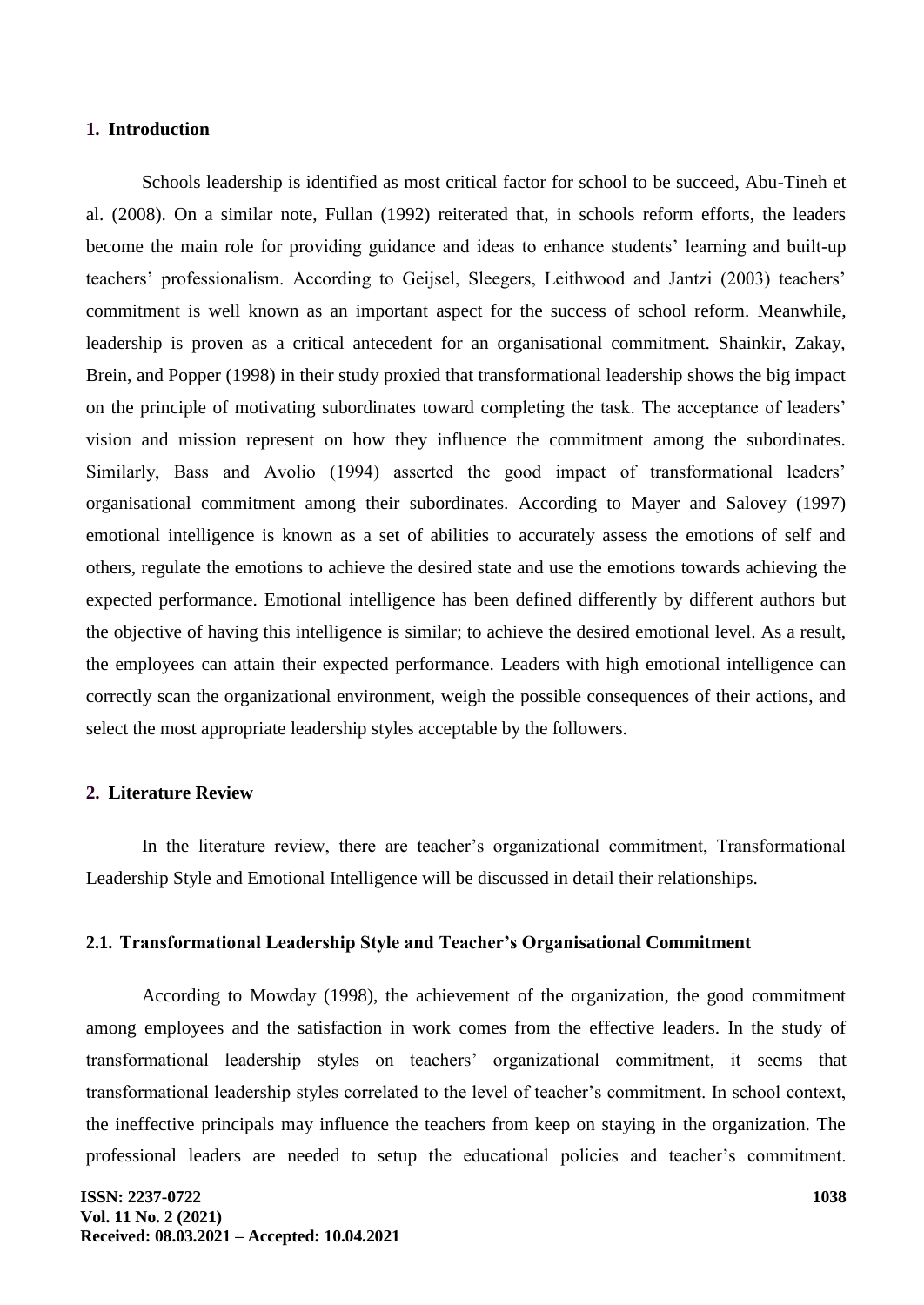According to Gumus et all 2013, in his study on principals' leadership style define that transformational and democratic styles has a significant relationship on teacher's organizational commitment. The democratic leaders practice shared decision making with their employees. They give their employees fully maximum opportunity in deciding and choose their own right.

The weaknesses in this study are the research only focus on principals' leadership style in context to create the good commitment without considered other variables that should practices by the principals to be a good leader. In Hamidi and Azizi (2012), in the line of transformational leadership style, other researcher also defines that principals who used transformational leadership style impacted the teachers to stay commit to the organization. Hence, it built up interpersonal and intrapersonal skills among teachers. Compared to the other styles, transformational principals able to achieve the school mission easily. The level of satisfaction and commitment will increase as well as their desire to keep along together with the organization toward success. In Raman, Mey, Don, Daud and Khalid (2015) in their research in Sungai Petani, Kedah defines that the transformational leadership style can give the impact toward teachers' commitment and enhance their working desire.

The result showed that the leaders that practice this style will lead the organization towards a positive achievement. All the four dimensions in transformational leadership style show higher correlation with teachers' commitment. The level of educational background does not influence his/her leadership practices. The transformational leadership practice brings out the good changes in administration and management of the school in Kedah.

# **2.2. Transformational Leadership Style and Emotional Intelligence**

According to Badrui-Harun, Zainol, Amar and Sheri (2016) proposed to investigate the concept in the field of oil and gas sector in Malaysian context and found that manger effectiveness is totally based upon the emotional intelligence capabilities of the managers. And the relationship between transformational leadership and leader's effectiveness is strongly mediated by emotional intelligence capabilities, while the relationship between El and transactional leadership was insignificant. Another study was conducted by (Khan, Awan, Yasir, Mohammad, Shah, Qureshi, & Zaman, 2014) investigate the role of leaders El as a possible mediator between leadership styles and employee's commitment. Based on Saif et al. (20 16) defined that transformational and transactional leadership style showed the significant relationship on notional intelligence and leadership effectiveness.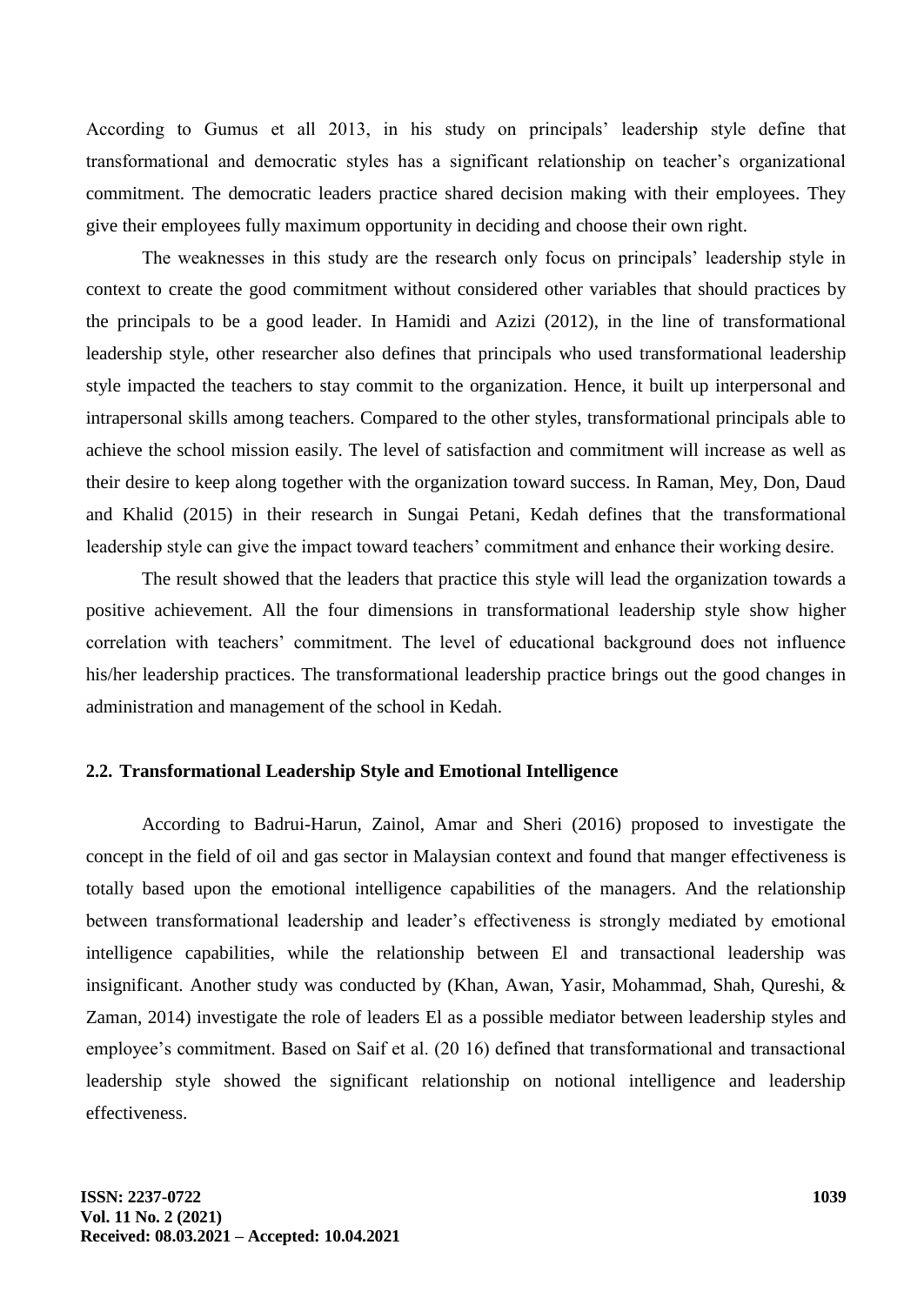Emotional intelligence fully mediates the relationship between transformational leadership style and leadership effectiveness while transactional leadership style partially mediates by emotional intelligence. The research was conducted among the employees from the banking sector in Islamabad. lt seems that emotional intelligence is the predictor between leadership style and leadership effectiveness. The findings correlated with other previous researcher that also showed leader's emotional intelligence has a significant relationship with their leadership styles. The study of transformational leadership style and emotional intelligence seems to show higher interest for the researchers. It's quite difficult to define the connection between transformational leadership and emotional intelligence.

It shows that transformational leaders show higher tendency to posit a good leader compared to the transactional leaders. To be succeed, the transformational leaders need to be in the line with the high degree of emotional intelligence. According to Abraham (2000) leaders who exhibit the high degree of emotional intelligence will be more committed and shows extra happiness in conducting their work, able to achieve the organization goals (Miller, 1999) perform good qualities in working sector (Goleman, 1998; Watkin, 2000) and posit the positive emotions when selecting the right decisions, built up trusty and cooperation with the other employees through the interpersonal relationship (George, 2000). Therefore, it is important for each transformational leader to manage their emotional intelligence effectively, to make sure that they able to manage their own and subordinate's negative and positive emotions.

# **2.3. Emotional Intelligence and Teacher's Organisational Commitment**

Despite there is a theoretical link, there's still little empirical research that investigate the relationship between emotional intelligence and teacher's organisational commitment. lt has been found from the different of research study that the leaders who exhibit high degree of emotional intelligence utilise their positive side of emotional intelligence to enhance the quality of their decision in an organisation. A good control of organisational setting comes from the level of their emotional intelligence. Organisational productivity will be increase because of the strong relationship between the leaders and their followers in the organisation (Chi, et all 2007). The level of leader's emotional intelligence brings up the good inspiration towards their followers. The success of the principals is when they able to create great ideas, achieve the school mission and the objectives and increase the level of teacher's motivation towards organization achievement are those leaders who posits high sense of emotional intelligence. Leadership style is the import ant element in organizational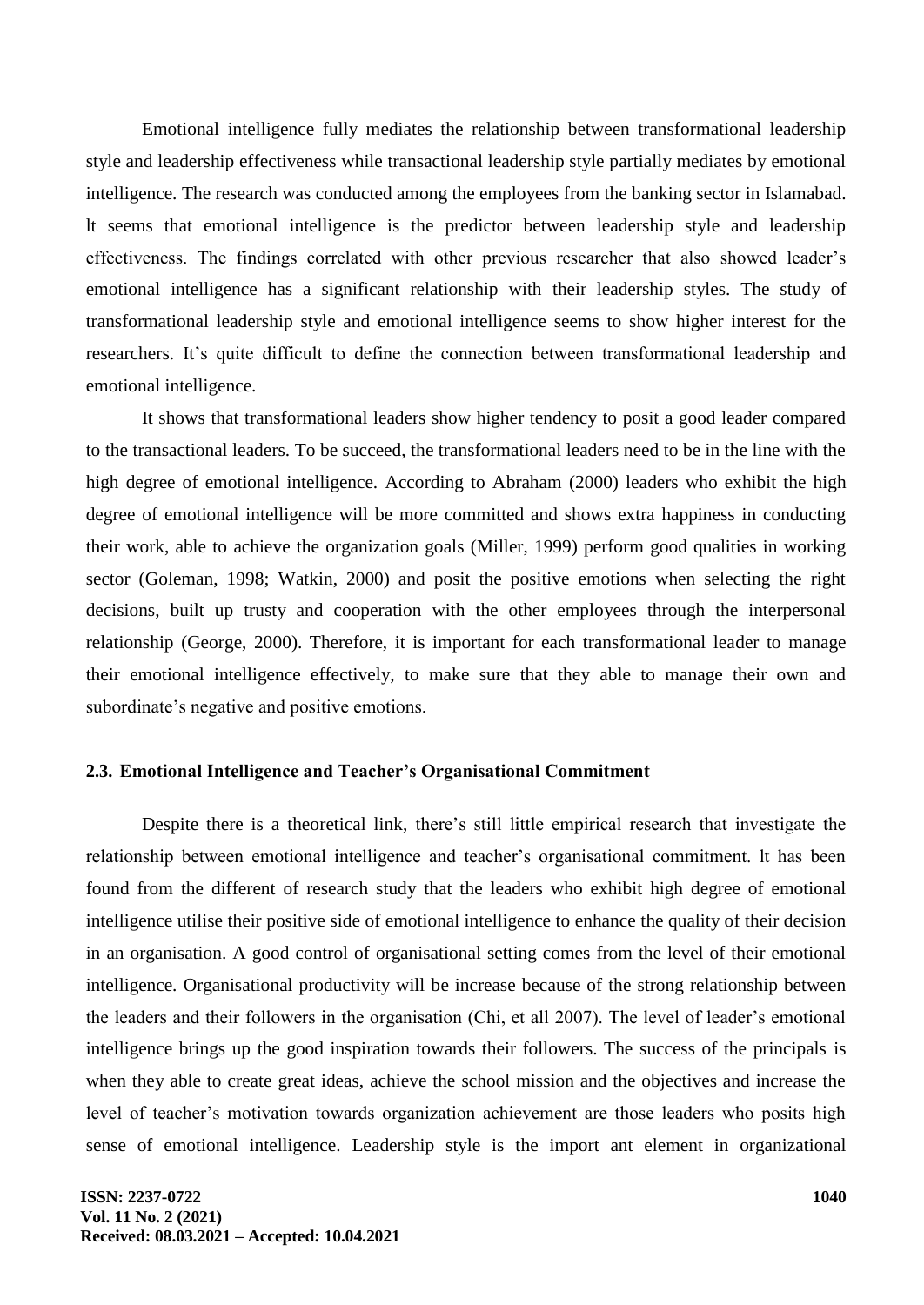commitment. According to Gerhard (2004), principals need to create a good relationship with the teachers to upgrade the level of commitment and job performance among them.

Saleem et all (2017), in their study which is to investigate the relationship of principals' leadership style with emotional intelligence reveal that the principals with high level of emotional intelligence tend to result the positive impact on teachers' organisational commitment. Hur, Berg and Wilderom (2011) in their quantitative study using SEM found that transformational leadership acts as a mediator in the relation of emotional intelligence and the team outcomes. The data were collected from 859 employees which has been working in 55 teams in a South Korean public-sector organization. The results were analysed based on the outcomes from the group level. Transformational leadership related with the great emotional intelligence. lt reborn the effective leaders in an organisation. There are many researchers found that the emotional intelligence has a relationship on the transformational leadership model. The emotional intelligence leaders seem to be more efficient in their job and capable to create an effective team. Transformational leadership behaviour helps to rebuild the level of service climate. Furthermore, as higher emotional intelligence leaders, they need to be high potential and full of competence.

#### **3. Methodology**

The questionnaire has been distributed to 100 daily secondary school teachers in Terengganu. The questionnaire was divided into four sections which are A, B, C, and D (refer Appendix A). Each item was measured using the Likert scale technique through a 10-point Likert. In the section A, the questions explore the demographic profile of the respondents. lt consists of the respondent's profiles such as gender, age, educational background, and teaching experiences as a teacher. The demographic section important in summarizing the results according to the demographic aspect. In section B, the questions consist of 11 questions regarding teacher's organisational commitment adopted from Meyer and Allen (199I). While in Section C, the questions related to transformational leadership style of principals consist 16 questions from MLQ (SX- short) adopted form Bass and Avolio (1995). Thus, in section D, the 16 questions of Emotional Intelligence adopted from Wong's Emotional Intelligence Scale (WElS, 2002). EFA and reliability test were analysed using Statistical Packages for Social Science (SPSS).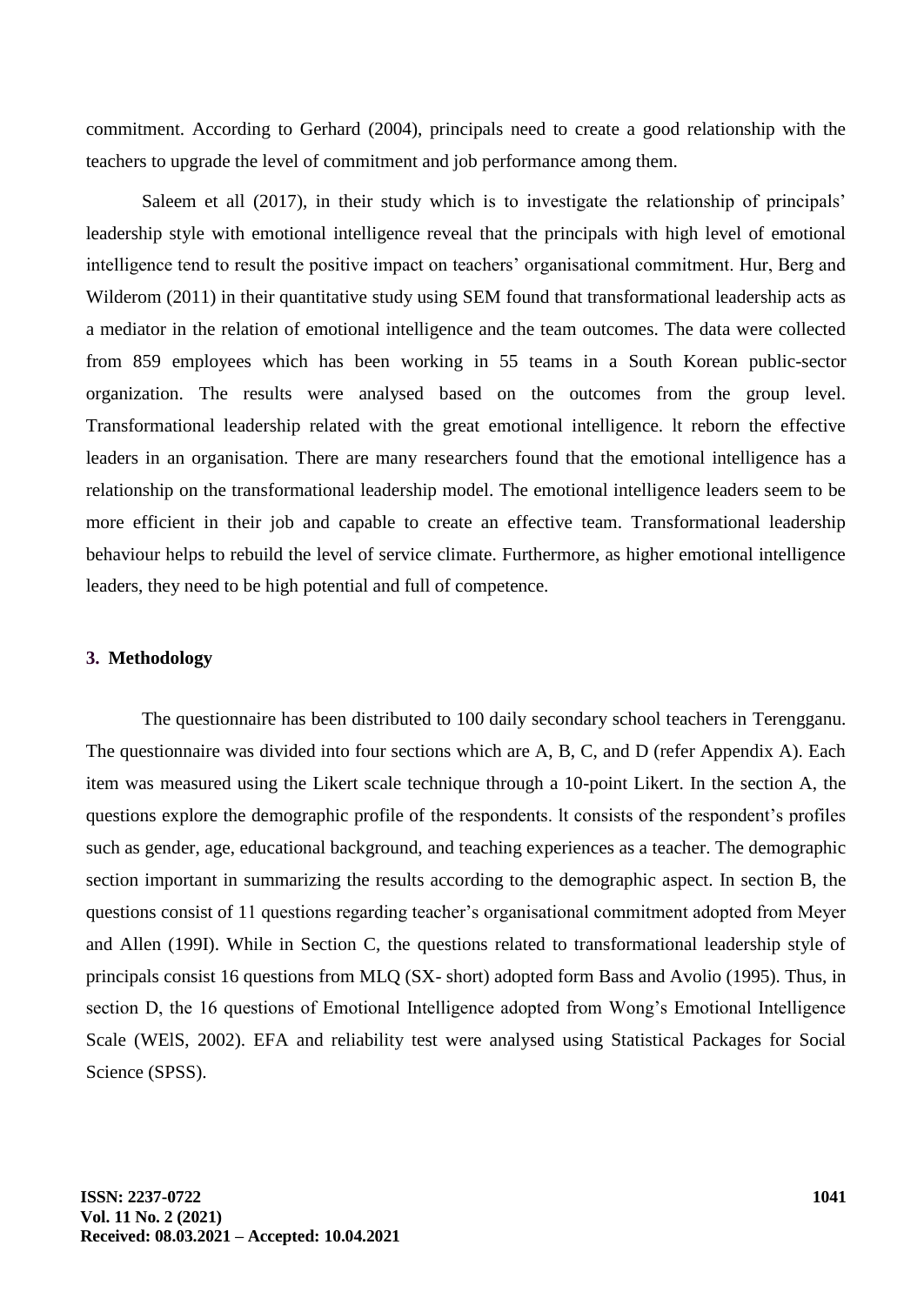#### **4. Result and Discussion**

In the pilot study, 100 of sample size are collected to perform the exploratory factor analysis to determine the factor structure before moving on to field study. According to Comrey and Lee (1992), the acceptable sample size for EFA is 100 and above. In this case, the theory suggests three factors (Transformational Leadership Style, Emotional Intelligence, and Teacher's Organisational Commitment) need to be determined to identify the strength of each item at their correspondent construct.

#### **4.1. Factor Analysis**

| Table 4.1 - Factor Analysis                |                                |          |     |       |  |  |  |  |
|--------------------------------------------|--------------------------------|----------|-----|-------|--|--|--|--|
| Variable                                   | <b>KMO</b> (Sampling Adequacy) | Chi Sa   | Df  | Sig   |  |  |  |  |
| <b>Transformational Leadership Style</b>   | 0.964                          | 1323.734 | 120 | 0.000 |  |  |  |  |
| Emotional Intelligence                     | 0.921                          | 873.848  | 120 | 0.000 |  |  |  |  |
| <b>Teacher's Organisational Commitment</b> | 0.936                          | 942.448  | 120 | 0.000 |  |  |  |  |

The Table 4.1 shows the result of Kaiser Meyer Olkins and Bartlett Test of Sphericity for all the three variables. Based on the finding collected, Bartlett test shows the significant level is exist  $(p < 0.05)$  which indicates that the data is suitable to proceed an analysis of Exploratory Factor Analysis (EFA). To measure to what extent, the accuracy of EFA result, the KMO should be higher than 0.60 as proposed by Tabachnick & Fidell (2011). In this case, the value of KMO for transformational leadership style is 0.964, emotional intelligence is 0.921 and for teacher's organisational commitment is 0.936.

Table 4.2- Factor Loading for Each Item Based on Construct

| Factor Loading for Each Items Based on Construct |       |              |       |                                            |       |  |
|--------------------------------------------------|-------|--------------|-------|--------------------------------------------|-------|--|
| Transformational                                 |       | Emotional    |       | <b>Teacher's Organisational Commitment</b> |       |  |
| Leadership Style                                 |       | Intelligence |       |                                            |       |  |
| TL I                                             | 0.823 | EI 1         | 0.75  | TO 1                                       | 0.852 |  |
| TL <sub>2</sub>                                  | 0.819 | El 2         |       | TO <sub>2</sub>                            | 0.858 |  |
| TL <sub>3</sub>                                  | 0.796 | E13          | 0.793 | TO 3                                       | 0.776 |  |
| TL <sub>4</sub>                                  | 0.826 | E14          |       | TO <sub>4</sub>                            | 0.786 |  |
| TL <sub>5</sub>                                  | 0.842 | El 5         | 0.801 | TO 5                                       |       |  |
| TL 6                                             | 0.833 | El 6         | 0.805 | TO 6                                       | 0.783 |  |
| TL 7                                             | 0.752 | El 7         | 0.828 | TO 7                                       | 0.801 |  |
| TL 8                                             | 0.816 | EI 8         | 0.799 | TO 8                                       |       |  |
| TL <sub>9</sub>                                  | 0.809 | El 9         | 0.866 | TO <sub>9</sub>                            | 0.786 |  |
| TL 10                                            | 0.8   | El 10        |       | TO 10                                      | 0.747 |  |
| TL 11                                            | 0.85  | El 11        | 0.739 | <b>TO 11</b>                               | 0.837 |  |
| TL 12                                            | 0.802 | El 12        | 0.729 | TO 12                                      |       |  |
| TL 13                                            | 0.84  | El 13        | 0.785 | TO 13                                      | 0.831 |  |
| TL 14                                            | 0.84  | El 14        |       | TO 14                                      | 0.816 |  |
| TL 15                                            | 0.768 | El 15        | 0.808 | TO 15                                      |       |  |
| TL 16                                            | 0.832 | El 16        | 0.713 | TO 16                                      | 0.827 |  |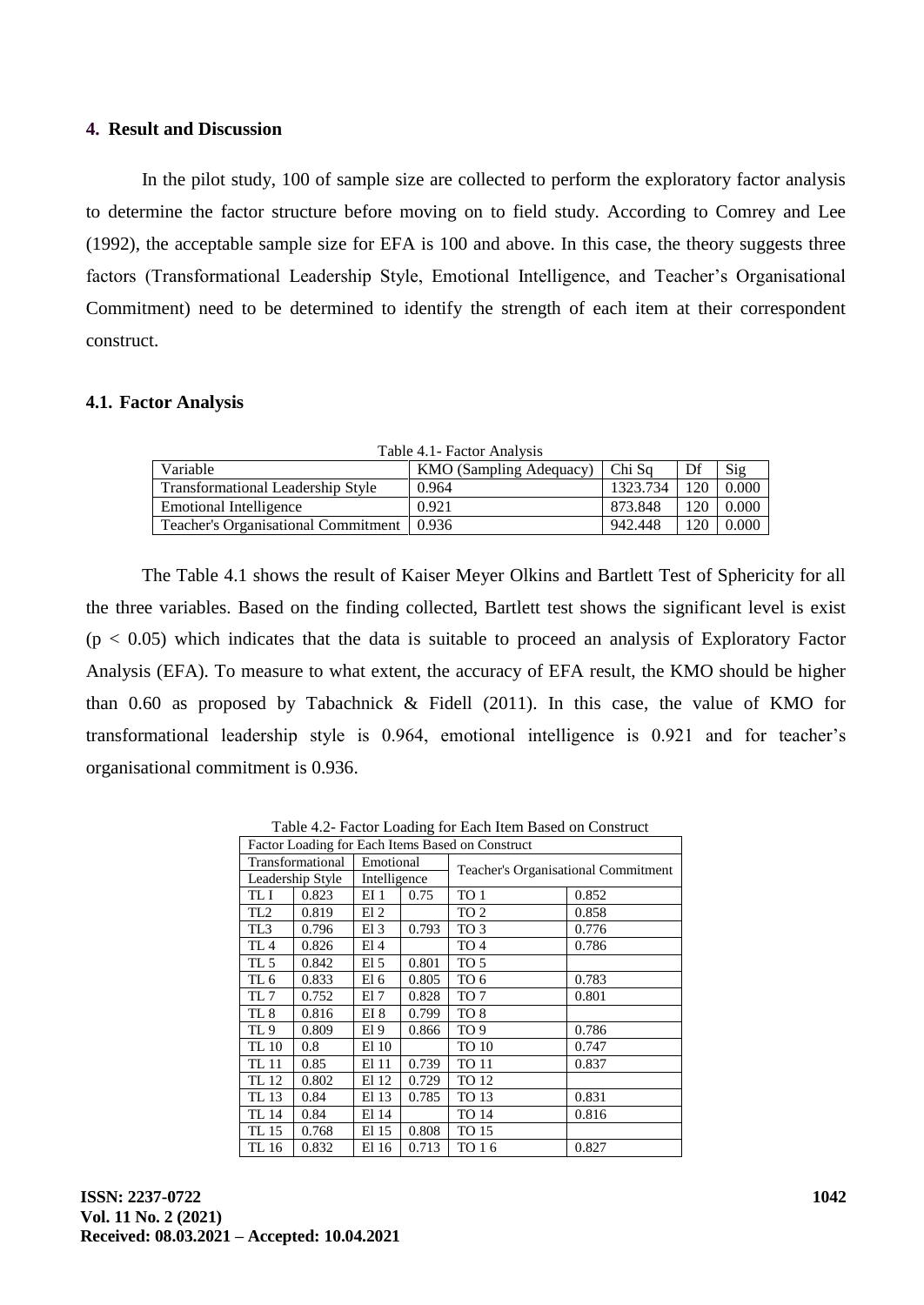To determine the value of indicator loading as in the Table 4.2, the component matrix needs to be tested. Kline (2015) stated that, the component matrix shows the result of factor loadings and the result can be obtain using varimax rotation. Based on the output given, all items are retained in the model since the value is more than 0.60. Among all this items, item TL11 is the most important to measure the Transformational Leadership Style construct. While for emotional intelligence construct, four items were deleted from this model due to the poor factor loading which are item EI 12, EI 14, EI 10, and EI 14. Those items carry factor loading below than 0.60 which is insignificant to retained in the model. Based on the output given, four items were deleted from Teacher's Organizational Commitment due to poor factor loading which are TOC 5, TOC 8, TOC 12 and TOC 15.

#### **4.2. Reliability Analysis**

The design of organizing the pilot study was to analyze the questionnaire reliability. Below is the result of reliability analysis for the pilot study as given in the Table 4.3.

| Variables                                   | Cronbach's Alpha   Number of Items |     |
|---------------------------------------------|------------------------------------|-----|
| Transformational Leadership Style           | 0.966                              | 16  |
| <b>Emotional Intelligence</b>               | 0.944                              |     |
| Teacher's Organisational Commitment   0.952 |                                    | 1 ລ |

Table 4.3- Reliability Statistics

The Table 4.3 showed the result Cronbach's Alpha for the variables after delete the items with the low level of factor loading value based on the EFA that have been done. lt showed that all three variables achieved the valued needed for Cronbach's Alpha > 0.6 with the new number of items. Therefore, all the variables suit the level of reliability to proceed for the field study.

#### **5. Conclusion**

From the reliabilit y test that has been done, it shown that the independent, dependent variables and mediator achieved the high Cronbach's Alpha with the value bigger than 0.6. Therefore, the adopted instruments used for the population were accepted for the research. For the normality test.There are many types of protection even though in teachers' commitment, life, house, accident, sues by students, vehicles, fire, flood and others (Azhar et. al., 2017).The teachers are needed to take protection such as insurance or takaful (2019a, 2019b, 2017, 2012(a), 2012(b) and 2012(a). 2012(b)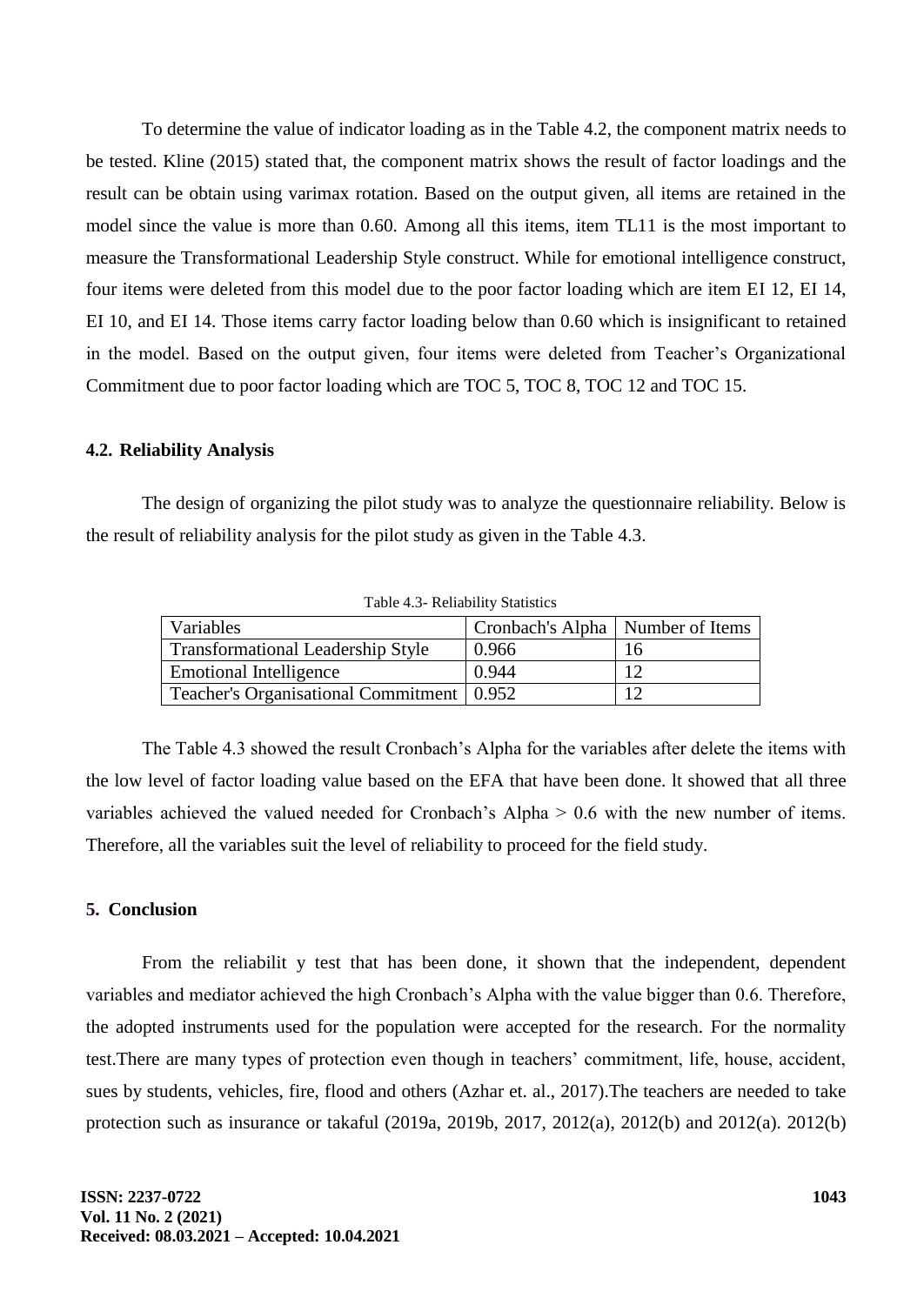and 2012(c)). But in getting health quality services in school, teacher will face sue by students and protections to cover their life and accident by using takaful or insurance.

# **References**

Abu-Tineh, A.M., Khasawneh, S.A., & Al‐ Omari, A.A. (2008). Kouzes and Posner's transformational leadership model in practice. *Leadership & Organization Development Journal*.

Abraham, R. (2000). The role of job control as a moderator of emotional dissonance and emotional intelligence–outcome relationships. *The Journal of Psychology*, *134*(2), 169-184.

Azhar, N.N.Z.B.A., Ghazali, P.L.B., Mamat, M.B., Abdullah, Y.B., Mahmud, S.B., Lambak, S.B., Sulong, Z.B., Foziah, N.H.B.M., Latif, A.Z.B.A. (2017). Acceptance of Integrated Modification Model of Auto Takaful Insurance in Malaysia. *Far East Journal of Mathematical Sciences*, *101*(8), 1771-1784.

Bass, B.M., & Avolio, B.J. (1994). *Improving organizational effectiveness through transformational leadership*. Sage.

Avolio, B.J., & Bass, B.M. (2004). *Multifactor leadership questionnaire (TM).* Mind Garden, Inc. Menlo Park, CA.

Comrey, A.L., & Lee, H.B. (1992). Interpretation and application of factor analytic results. *Comrey AL, Lee HB. A first course in factor analysis*, *2*.

Fullan, M. (1992). *Successful school improvement: The implementation perspective and beyond*. McGraw-Hill Education (UK).

Gerhard, D.S., Wagner, L., Feingold, E.A., Shenmen, C.M., Grouse, L.H., Schuler, G., & Guyer, M. (2004). The status, quality, and expansion of the NIH full-length cDNA project: The Mammalian Gene Collection (MGC). *Genome research*, *14*(10 B), 2121-2127.

Geijsel, F., Sleegers, P., Leithwood, K., & Jantzi, D. (2003). Transformational leadership effects on teachers' commitment and effort toward school reform. *Journal of educational administration*.

Ghazali, P.L., Syed Jaaffar, S.A., Mohammed Foziah, N.H., A Tambi, A.M., Md Nawi, F.A., Mamat, M., Mohammad, S.B., Wan Daud, W.M.N., & Mahmud, M.S. (2019a). The Construction of a New Mathematical Model for Islamic Home Financing. *Asian Academy of Management Journal*, *24*(Supp.1), 33–41. https://doi.org/10.21315/aamj2019.24.s1.3

Ghazali, P.L., Foziah, H., Mamat, M., Razak, R.A., Omar, L., Afthanorhan, A., & Wan Daud, W.M.N., (2019b). Mathematical Concept in Integration Model of Education Plan Takaful. *International Journal of Recent Technology and Engineering*, 7(5), 594-599.

Ghazali, P., Ghazali, B., Mamat, M., Omar, L., Hazimi, N., Mohammed Foziah, N.H., Guci, D., Abdullah, Y., Emmiey, N., Sazali, S., & Java, W. (2017). Medical Integration Model of Family Takaful For Blue Collar. *Far East Journal of Mathematical Sciences*, *101,* 1197–1205.

https://doi.org/10.17654/MS101061197

Ghazali, P.L., Mohd, I., Ahmad, W.M.A.W., & Mamat, M. (2012). Implementation of integration model for all. *Journal of applied sciences research, 8*(3), 1802-1812.

Ghazali, P.L., Mohd, I., Ahmad, W.M.A.W., & Mamat, M. (2012). Comparison of premium life